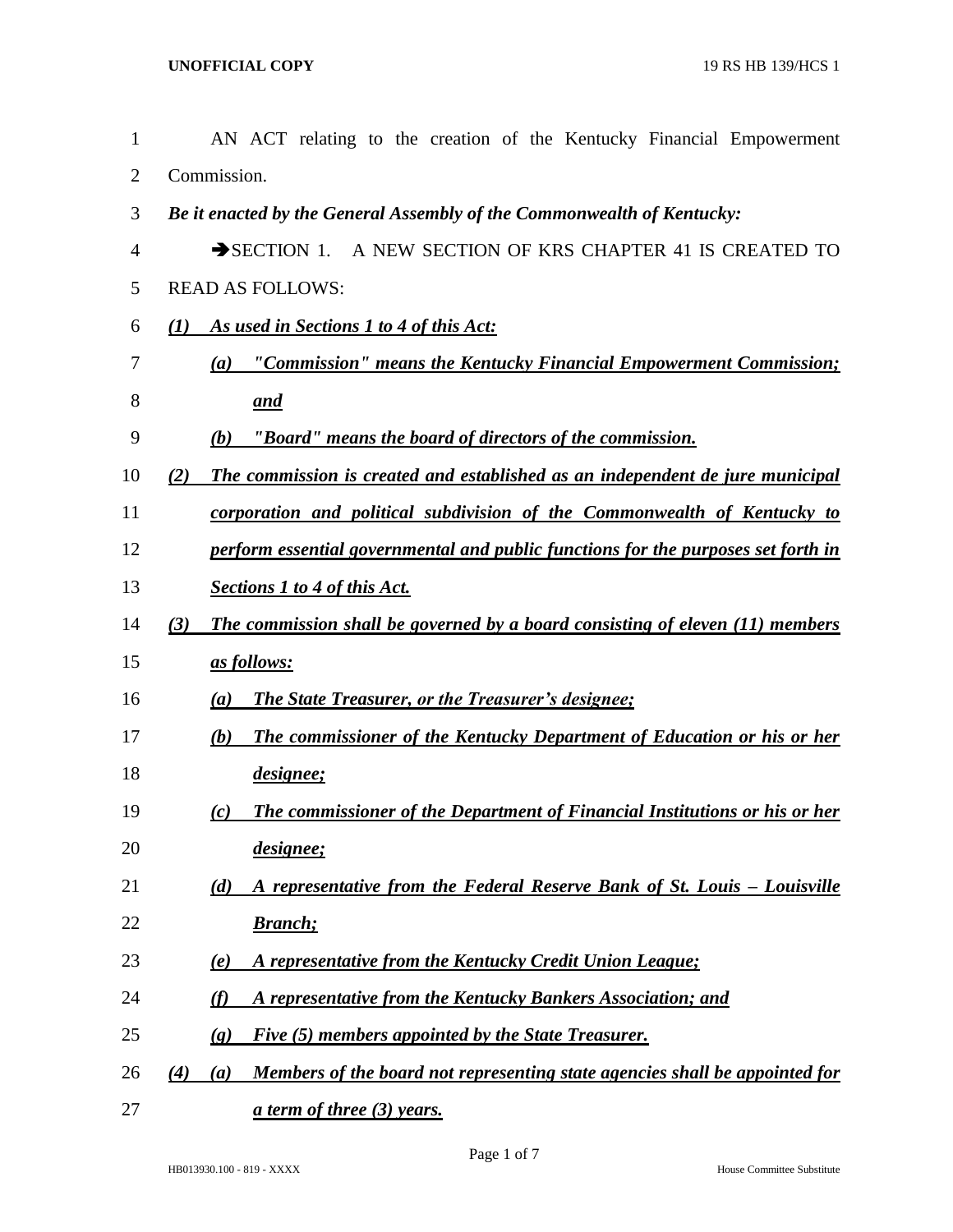**UNOFFICIAL COPY** 19 RS HB 139/HCS 1

| 1  | Members of the board not representing state agencies shall serve no more<br>(b)                 |
|----|-------------------------------------------------------------------------------------------------|
| 2  | <u>than two (2) consecutive three (3) year terms.</u>                                           |
| 3  | (c)<br>Members of the board shall serve until their successors are appointed or                 |
| 4  | until they are removed for cause.                                                               |
| 5  | For initial appointments of the five (5) members appointed by the State Treasurer<br>(5)        |
| 6  | <u>to the board, two (2) members shall be appointed for a term of four (4) years</u>            |
| 7  | each, and three (3) members shall be appointed for terms of three (3) years each.               |
| 8  | If a vacancy of one $(1)$ of the five $(5)$ members appointed to the board by the State<br>(6)  |
| 9  | <b>Treasurer occurs, the State Treasurer shall appoint a replacement who shall hold</b>         |
| 10 | <u>office during the remainder of the term vacated.</u>                                         |
| 11 | <b>The State Treasurer may remove any of the five (5) members appointed by</b><br>(7)<br>(a)    |
| 12 | the State Treasurer in case of incompetency, neglect of duties, gross                           |
| 13 | <i>immorality, or malfeasance in office, and may upon removal declare the</i>                   |
| 14 | position vacant and appoint a person to fill the vacancy as provided in other                   |
| 15 | cases of vacancy.                                                                               |
| 16 | If a board member is removed under paragraph (a) of this subsection,<br>(b)<br>1.               |
| 17 | he or she may appeal that action.                                                               |
| 18 | Upon appeal, an administrative hearing shall be conducted in<br>2.                              |
| 19 | <i>accordance with KRS Chapter 13B.</i>                                                         |
| 20 | SECTION 2. A NEW SECTION OF KRS CHAPTER 41 IS CREATED TO                                        |
| 21 | <b>READ AS FOLLOWS:</b>                                                                         |
| 22 | The State Treasurer shall serve as chair of the board of the commission.<br>$\mathbf{U}$<br>(a) |
| 23 | At the first board meeting following initial appointment of all board<br>(b)                    |
| 24 | members, the board shall elect a vice-chair from its membership, and a vice-                    |
| 25 | <i>chair shall be elected annually thereafter.</i>                                              |
| 26 | The vice-chair shall chair any meetings when directed to do so in writing by the<br>(2)         |
| 27 | <b>State Treasurer.</b>                                                                         |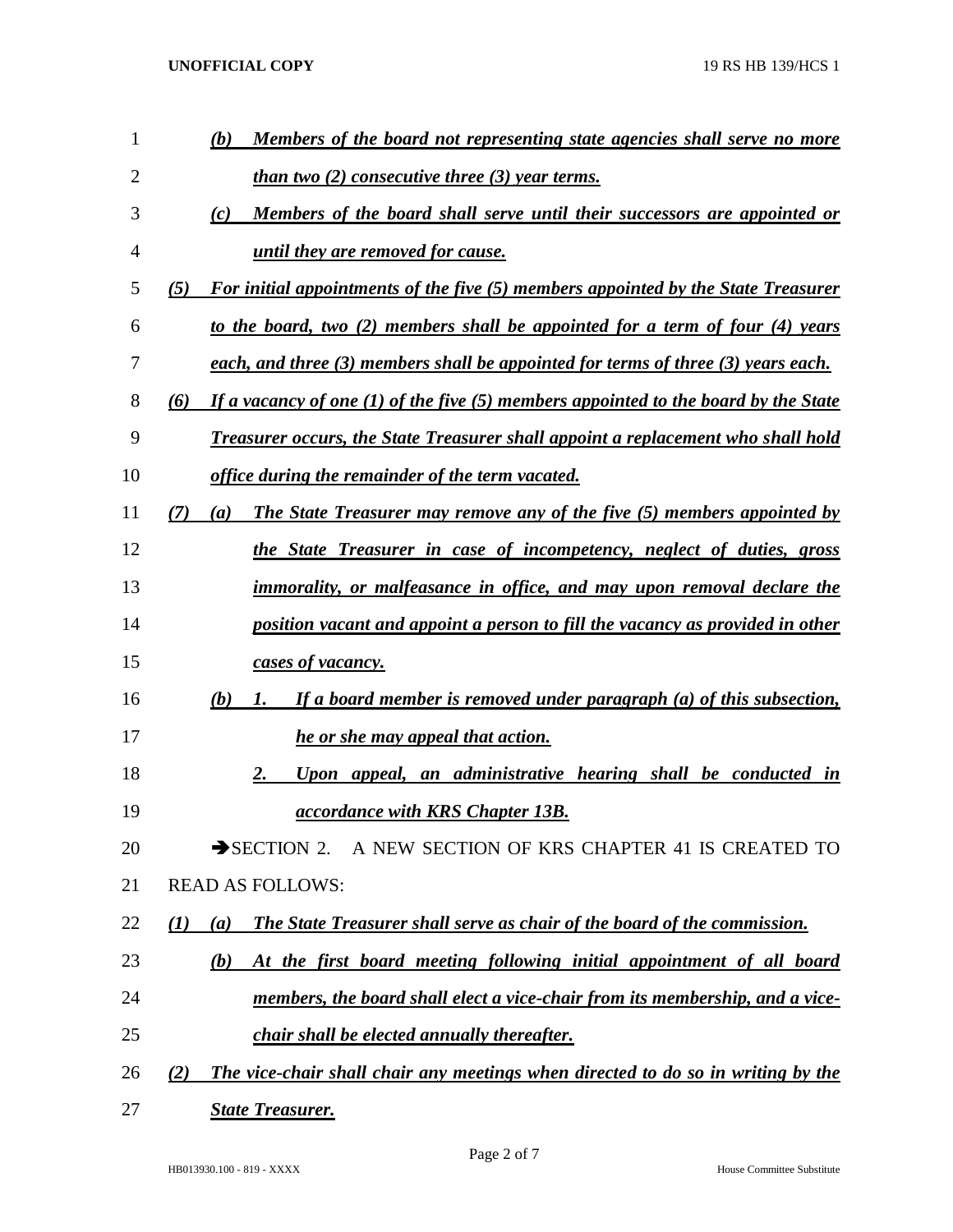| 1  | (3) | A majority of the commission board members shall constitute a quorum for<br>$\left(a\right)$ |
|----|-----|----------------------------------------------------------------------------------------------|
| 2  |     | the purposes of conducting its business, exercising its powers, and for all                  |
| 3  |     | other purposes.                                                                              |
| 4  |     | In determining whether a quorum exists, vacancies on the board shall be<br>(b)               |
| 5  |     | considered.                                                                                  |
| 6  | (4) | The board shall meet at least once a quarter.<br>(a)                                         |
| 7  |     | (b)<br><b>The board may meet at other times:</b>                                             |
| 8  |     | <b>Upon call of the chair; or</b>                                                            |
| 9  |     | At the written request of a majority of board members;<br>2.                                 |
| 10 |     | with a minimum of a seven $(7)$ day notice.                                                  |
| 11 | (5) | <b>Board members shall receive no compensation for their services, but may be</b>            |
| 12 |     | entitled to payment of reasonable and necessary expenses actually incurred in                |
| 13 |     | <u>attending meetings, or discharging their official duties, subject to availability of</u>  |
| 14 |     | <i>funding.</i>                                                                              |
| 15 | (6) | Any reimbursement of extraordinary travel expenses of board members,                         |
| 16 |     | including but not limited to attending conventions and conferences, shall be                 |
| 17 |     | <u>reasonable and necessary and shall be approved by vote of a majority of the board</u>     |
| 18 |     | during a meeting.                                                                            |
| 19 | (7) | If any board member has a direct or indirect interest in any organization,                   |
| 20 |     | department, or agency with which the commission seeks to enter into a contract:              |
| 21 |     | The interest shall be disclosed and set forth in the minutes of the board; and<br>(a)        |
| 22 |     | The board member having the interest shall not participate in any action<br>(b)              |
| 23 |     | involving the organization in which he or she has the interest.                              |
| 24 | (8) | <b>The Kentucky State Treasury:</b><br>(a)                                                   |
| 25 |     | Shall provide technical, clerical, and administrative assistance and<br>1.                   |
| 26 |     | support to the commission; and                                                               |
| 27 |     | May provide state personnel, property, and resources to assist the<br><u>2.</u>              |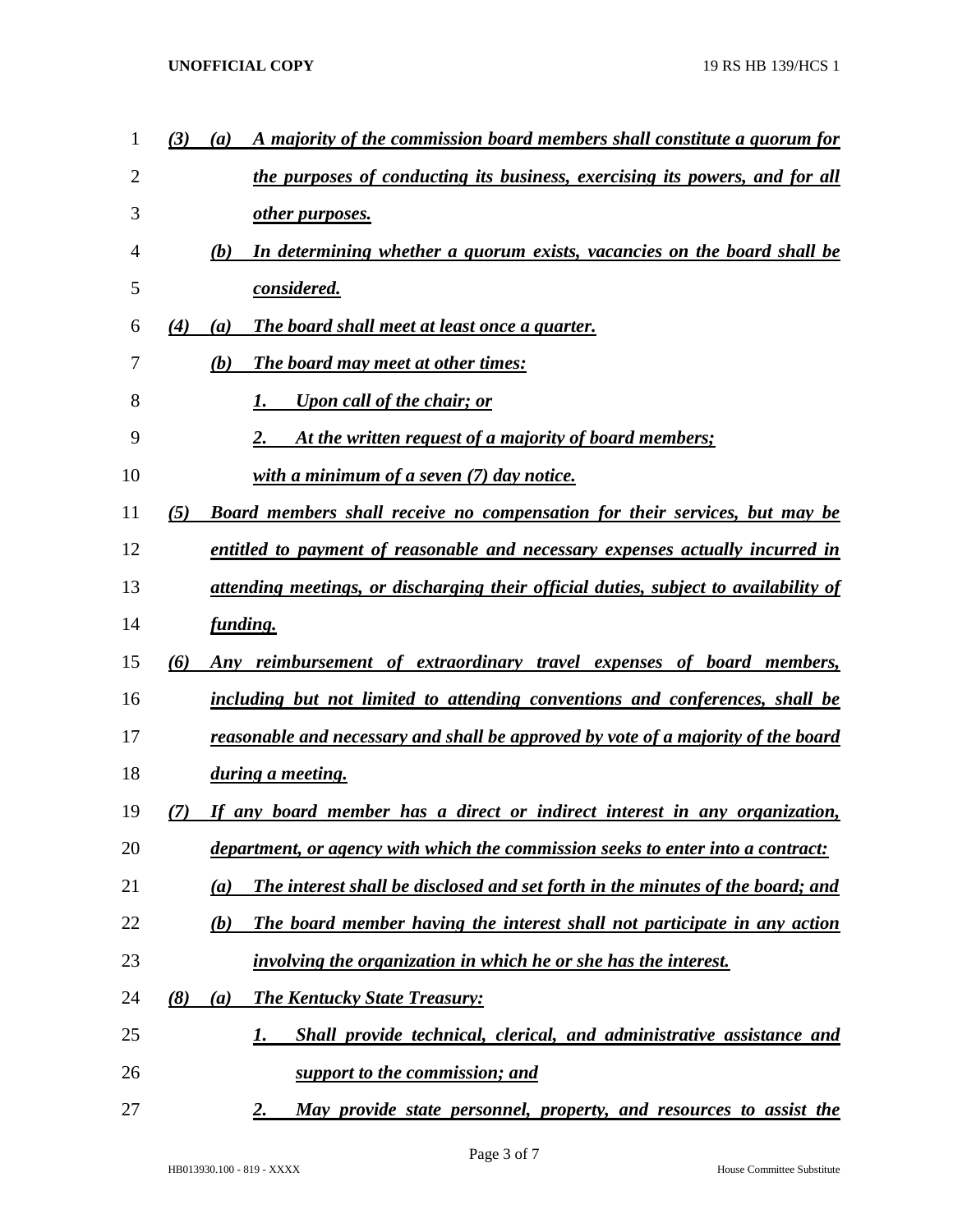| $\mathbf{1}$   | <u>commission in its functions as set forth in Sections 1 to 4 of this Act.</u>     |
|----------------|-------------------------------------------------------------------------------------|
| $\overline{2}$ | As funding is available, the commission may enter into a contract with the<br>(b)   |
| 3              | <u>Kentucky State Treasury as may be proper and appropriate for the provision</u>   |
| 4              | of these services and resources.                                                    |
| 5              | SECTION 3. A NEW SECTION OF KRS CHAPTER 41 IS CREATED TO                            |
| 6              | <b>READ AS FOLLOWS:</b>                                                             |
| 7              | All powers and duties conferred upon the commission in this chapter shall be<br>(1) |
| 8              | exercised by the board, including but not limited to the following:                 |
| 9              | To adopt bylaws and operate according to its bylaws;<br>(a)                         |
| 10             | To enter into agreements, contracts, or other documents with any:<br>(b)            |
| 11             | <i>Federal, state, or local agency; or</i><br>1.                                    |
| 12             | Person, corporation, association, partnership, other organization, or<br>2.         |
| 13             | entity;                                                                             |
| 14             | necessary to accomplish the purposes set forth in Section 1 to 4 of this Act;       |
| 15             | To develop and implement a plan toward increasing financial<br>1.<br>(c)            |
| 16             | empowerment for all Kentuckians, specifically the following target                  |
| 17             | groups:                                                                             |
| 18             | State government personnel;<br>a.                                                   |
| 19             | Kentuckians with disabilities:<br>$\mathbf{b}$ .                                    |
| 20             | <u>Kentuckians below the poverty threshold as defined by federal</u><br>c.          |
| 21             | <u>guidelines;</u>                                                                  |
| 22             | K-12 students in Kentucky;<br>$\boldsymbol{d.}$                                     |
| 23             | Military veterans and personnel who claim residence in<br>e.                        |
| 24             | Kentucky; and                                                                       |
| 25             | Kentuckians who are retired or at retirement age.                                   |
| 26             | Any curriculum shall be developed by local schools under direction<br>2.            |
| 27             | provided by the Kentucky Board of Education related to financial                    |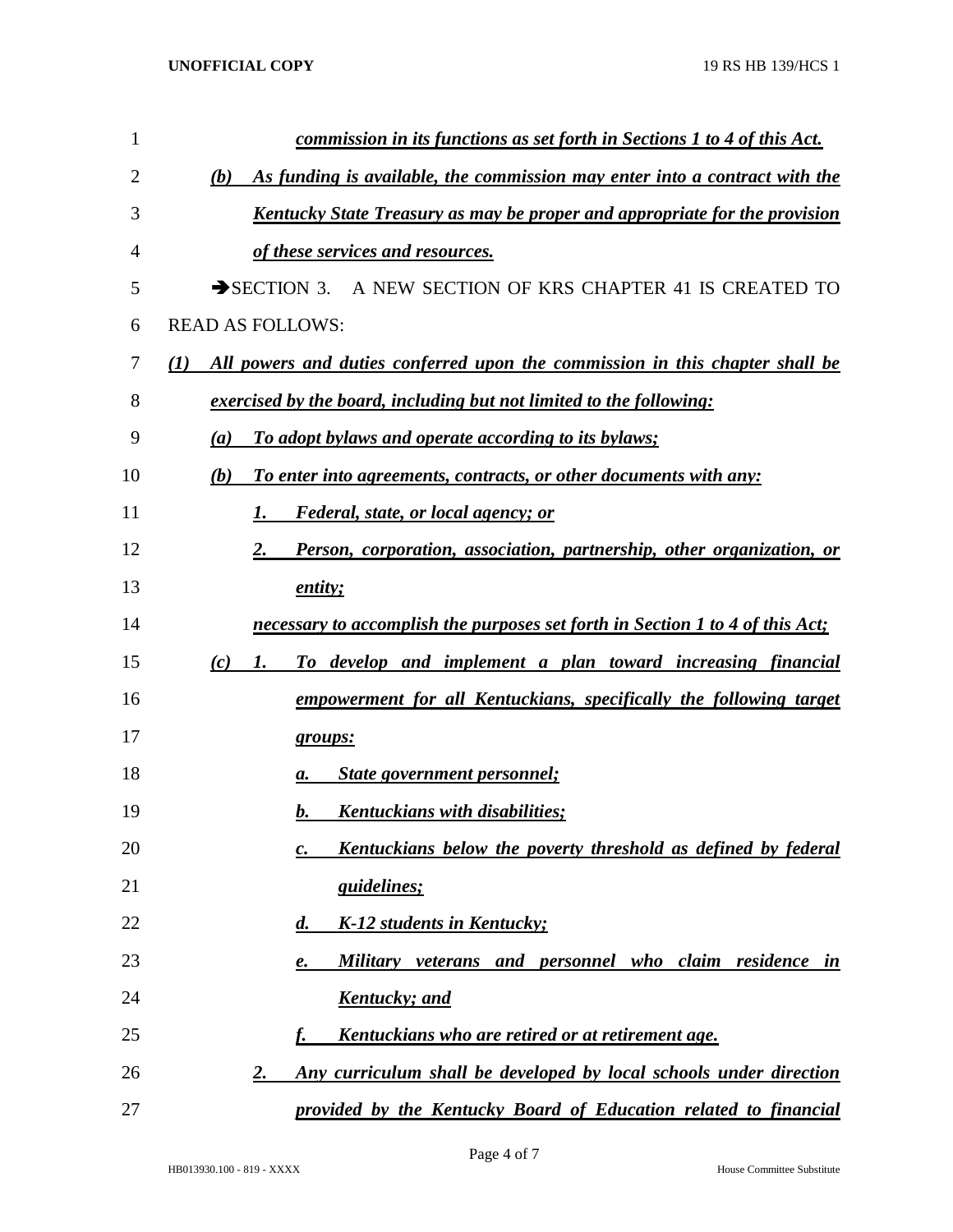| $\mathbf{1}$ |                             | literacy guidelines as promulgated in administrative regulations under                              |
|--------------|-----------------------------|-----------------------------------------------------------------------------------------------------|
| 2            |                             | <u>KRS 158.1411;</u>                                                                                |
| 3            | (d)                         | To monitor, review, and evaluate, not less often than annually, the                                 |
| 4            |                             | <i>implementation and effectiveness of the commission's objectives;</i>                             |
| 5            | (e)                         | To accept for inclusion in the fund appropriations, grants, revenue sharing,                        |
| 6            |                             | devises, gifts, bequests, donations, federal grants, and any other aid from                         |
| 7            |                             | any source whatsoever and to agree to, and to comply with, conditions                               |
| 8            |                             | <i><u><b>incident thereto;</b></u></i>                                                              |
| 9            | (f)                         | To incorporate a nonprofit organization pursuant to KRS Chapter 273                                 |
| 10           |                             | which qualifies as a tax-exempt organization under Section $501(c)(3)$ of the                       |
| 11           |                             | Internal Revenue Code, for the purposes of receiving tax-deductible gifts,                          |
| 12           |                             | donations, and bequests; and                                                                        |
| 13           | $\left( \mathbf{g} \right)$ | To employ a full-time executive director, who shall hold office at the<br>1.                        |
| 14           |                             | pleasure of the board, and any employees necessary to fulfill the duties                            |
| 15           |                             | of the commission.                                                                                  |
| 16           |                             | The executive director may be terminated by a vote of seven (7)<br>2.                               |
| 17           |                             | <u>members of the board.</u>                                                                        |
| 18           |                             | The executive director shall:<br>3.                                                                 |
| 19           |                             | Act under the direction of the board;<br>а.                                                         |
| 20           |                             | Hire necessary staff to assist in performing the duties of the<br>$\mathbf{b}$ .                    |
| 21           |                             | <i>commission</i> ;                                                                                 |
| 22           |                             | <b>Carry out the policy and program directives of the commission;</b><br>$\mathcal{C}$ .            |
| 23           |                             | $\boldsymbol{d}$ .<br><b>Be responsible for the day-to-day operations of the commission;</b>        |
| 24           |                             | Establish appropriate organizational structures and personnel<br>$\mathbf{\underline{\mathit{e.}}}$ |
| 25           |                             | <i>policies</i> ;                                                                                   |
| 26           |                             | <b>Prepare annual reports on the commission's activities;</b>                                       |
| 27           |                             | <b>Prepare budgets; and</b><br>g.                                                                   |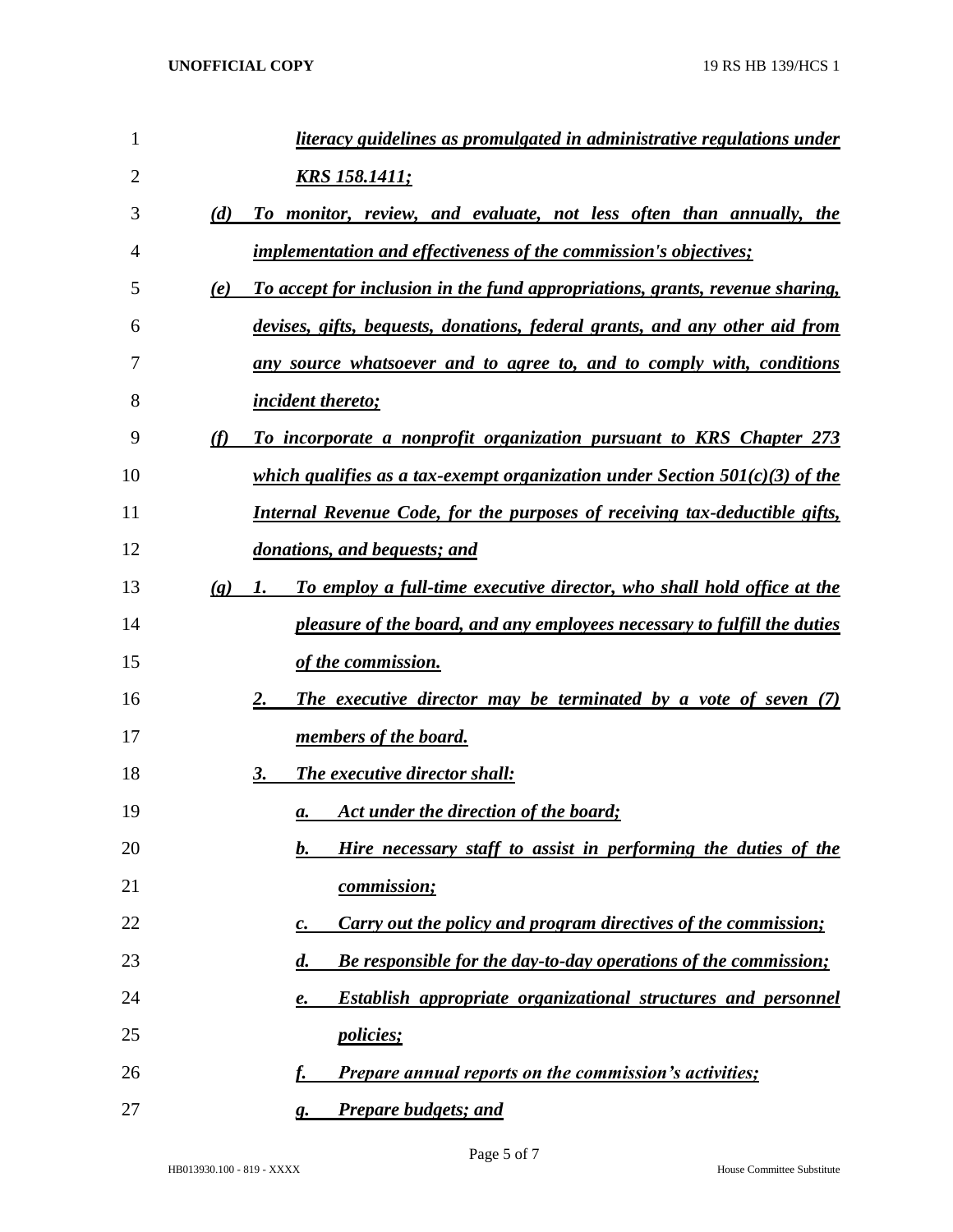| 1              |     |     | <b>Perform all other duties as directed by the commission or</b><br>h.                      |
|----------------|-----|-----|---------------------------------------------------------------------------------------------|
| $\overline{2}$ |     |     | <i><u>assigned by law.</u></i>                                                              |
| 3              |     |     | The executive director and any employees of the commission shall not<br>4.                  |
| 4              |     |     | participate as members of the Kentucky Retirement Systems.                                  |
| 5              | (2) |     | <u>Nothing in this section shall be construed to require the Kentucky Department of</u>     |
| 6              |     |     | <b>Education or any particular school district to utilize any resource or provider that</b> |
| 7              |     |     | enters into a contractual relationship with the commission.                                 |
| 8              |     |     | A NEW SECTION OF KRS CHAPTER 41 IS CREATED TO<br>$\rightarrow$ SECTION 4.                   |
| 9              |     |     | <b>READ AS FOLLOWS:</b>                                                                     |
| 10             | (I) | (a) | The commission shall annually procure a financial statement audit of all                    |
| 11             |     |     | funds and accounts within its control.                                                      |
| 12             |     | (b) | The audit shall be conducted in accordance with generally accepted                          |
| 13             |     |     | <u>government auditing standards.</u>                                                       |
| 14             | (2) | (a) | The commission shall not enter into any contract with a certified public                    |
| 15             |     |     | accountant for an audit unless the Auditor of Public Accounts has:                          |
| 16             |     |     | <b>Declined in writing to perform the audit; or</b><br>1.                                   |
| 17             |     |     | Failed to respond within fifteen (15) days of receipt of a written<br>2.                    |
| 18             |     |     | <u>request for an audit.</u>                                                                |
| 19             |     | (b) | If the Auditor of Public Accounts performs the annual audit required in                     |
| 20             |     |     | subsection (1) of this section, the Auditor of Public Accounts shall maintain               |
| 21             |     |     | <u>a record of all expenses incurred, including time worked on the audit, and</u>           |
| 22             |     |     | these expenses shall be charged to the commission.                                          |
| 23             |     | (c) | If the Auditor of Public Accounts does not perform the annual audit, any                    |
| 24             |     |     | contract with a certified public accountant shall specify the following:                    |
| 25             |     |     | The certified public accountant shall forward a copy of the audit<br>1.                     |
| 26             |     |     | report and management letters to the Auditor of Public Accounts and                         |
| 27             |     |     | to the Legislative Research Commission; and                                                 |